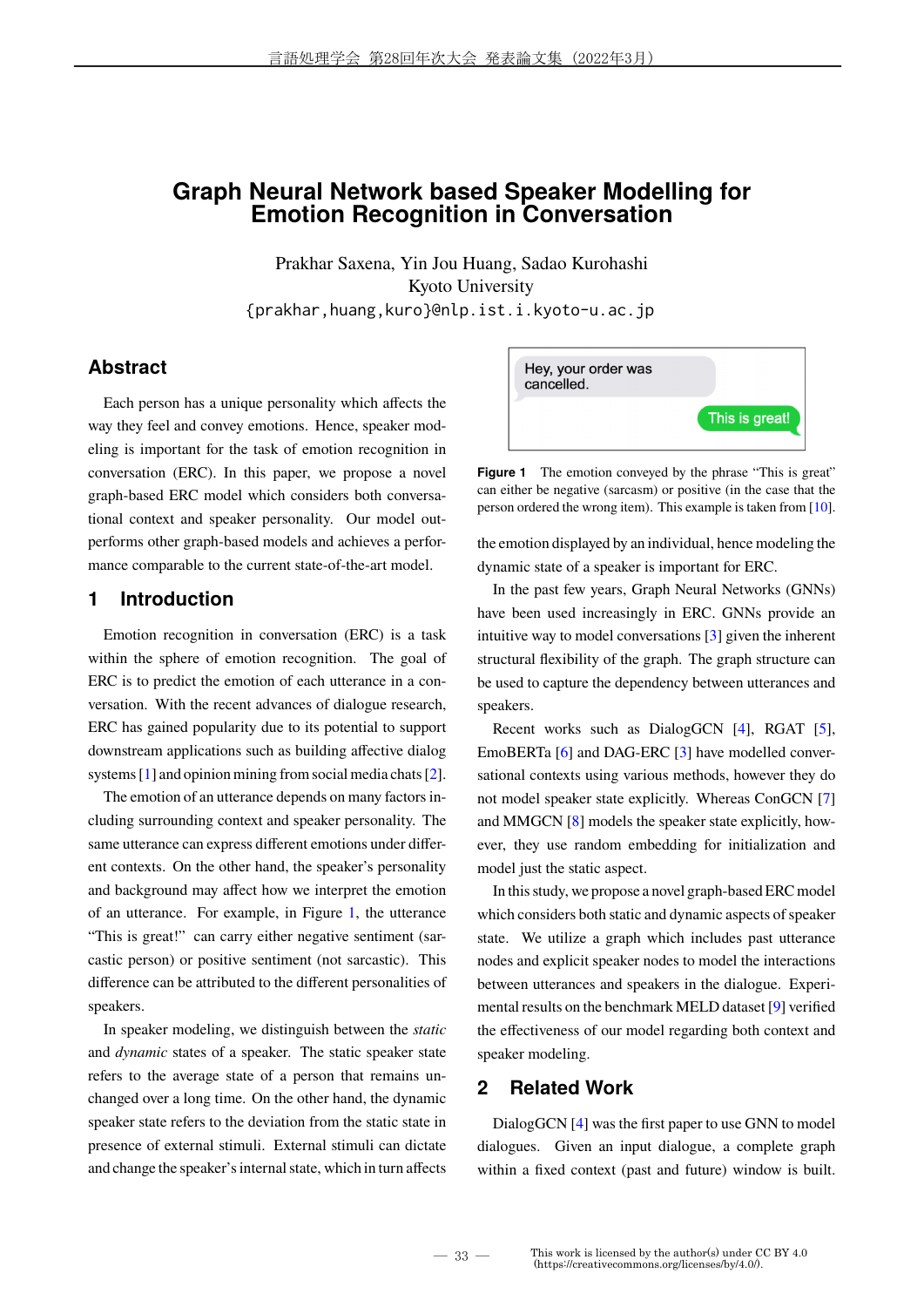

Figure 2 Model overview . The target utterance is denoted in yellow color.

Since graph-based neural networks do not take sequential information into account, RGAT [5] uses relational positional encodings to improve upon DialogGCN. DAG-ERC [3] builds a more intuitive graph structure by considering local and remote information, without using any future utterance.

EmoBERTa [6] models the speaker state and context by prepending the speaker names to utterances and inserting separation tokens between the utterances in a dialogue, and feeding it to RoBERTa. ConGCN [7] explicitly uses speaker nodes, which are initialized randomly. MMGCN [8] also incorporate randomly initialized speaking embeddings in their model.

# **3 Methodology**

#### **3.1 Problem Definition**

In ERC, a conversation is defined as a sequence of utterances  $\{U_1, U_2, ..., U_N\}$ , where N is the number of utterances. Each utterance  $U_i$  is spoken by a speaker  $S_i$  and has an emotion label  $Y_i$ . The goal of ERC is to predict the emotion label  $Y_t$  for a given utterance  $U_t$ .

#### **3.2 Model Overview**

Our model consists of three components: Feature extractor, Graph encoder, and Prediction layer. Figure 2 shows the overview of our proposed model.

#### **3.3 Feature Extraction**

We use pretrained RoBERTa [11] as our feature extractor. Inspired by EmoBERTa [6], we feed the following sequence to RoBERTa for each utterance  $U_i$  with speaker  $S_i$  (as shown in Figure 2):

$$
[CLS]S_i : U_i[SEP]
$$
 (1)

For each utterance  $U_i$ , we take the output vector of RoBERTa corresponding to the [CLS] token as the **utterance embedding**  $h_i^u$ . In addition, we extract the RoBERTa output vector corresponding to the speaker token  $S_i^{(1)}$  as **speaker embedding**  $h_i^{sp}$  $\frac{sp}{i}$ .

### **3.4 Graph Encoder**

#### **3.4.1 Graph Construction**

For a target utterance  $U_t$  in the dialogue, we build a graph  $G = (V, E)$  to model the information flow in a conversation, where  $V$  denotes the set of nodes and  $E$  is the set of edges.

The graph  $G$  contains two types of nodes:

- **Utterance node:** We consider the target utterance  $U_t$ and up to  $w$  utterances preceding  $U_t$  as past utterances.
- **Speaker node:** We consider the unique speakers of the target and past utterances.

<sup>1</sup>) We consider the first token after [CLS] as the speaker embedding.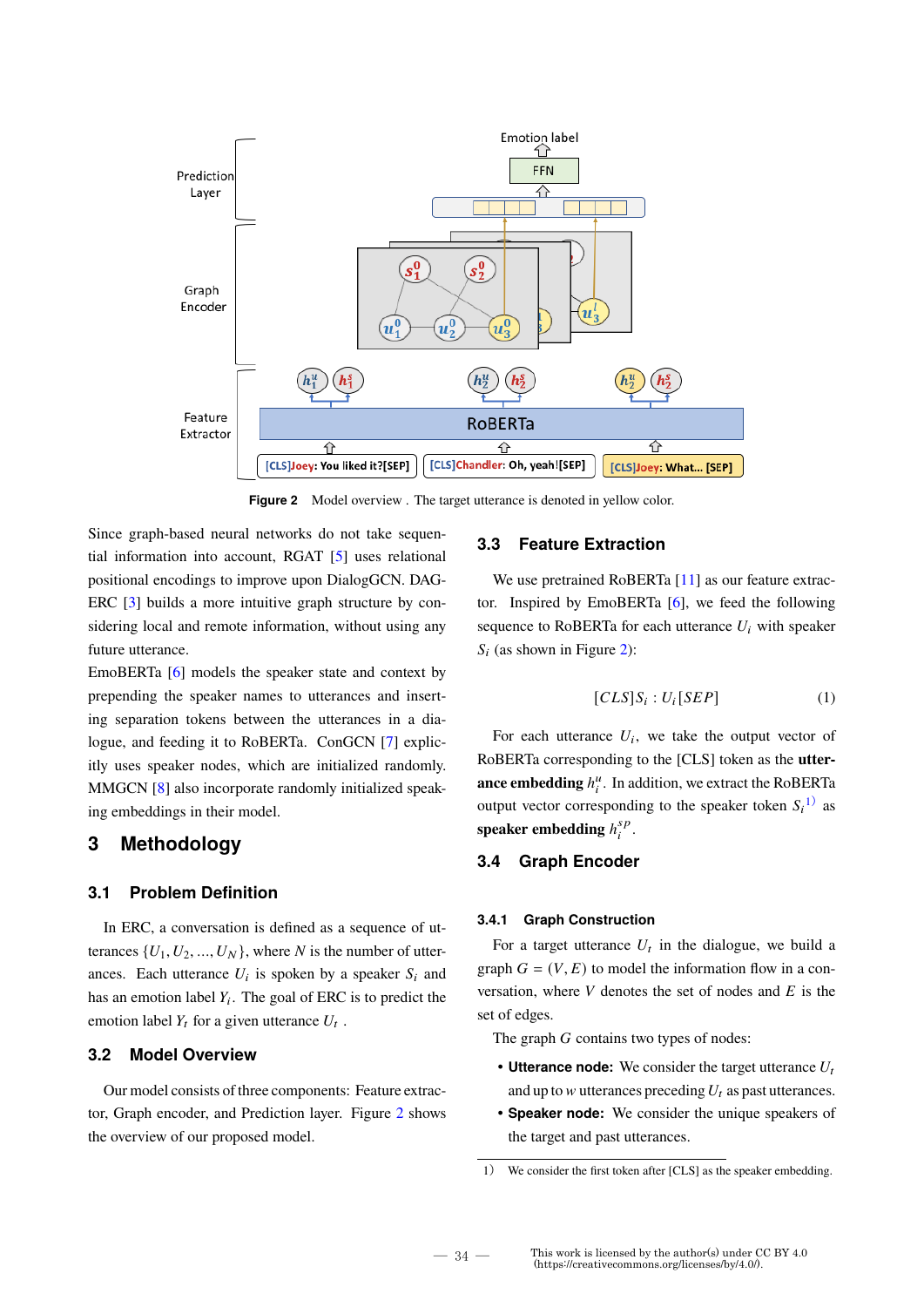

**Figure 3** Graph Structure.

The set of nodes can be represented as:

$$
V = \{U_j\}_{j=t-w}^{j=t} \cup \text{Uniq}(\{S_j\}_{j=t-w}^{j=t})
$$
 (2)

where the function Uniq() returns all the unique elements in a set.

Our graph contains two types of edges, given by:

- **Utterance-Utterance Edge:** We connect each utterance to its previous utterance. These model the effect of past utterance on the present utterance. These are given by  $E_{uu} = \{(U_{j-1}, U_j)\}_{j=t-w+1}^{j=t}$
- **Utterance-Speaker Edge:** We connect each utterance  $U_j$  to its corresponding speaker  $S_k$ . The set of utterance-speaker edges are denoted as  $E_{us}$  =  $\{(U_j, S_k)\}_{j=t-w}^{j=t}$ . These edges model the effect of speakers on the utterances.

The set of edges can be given by:

$$
E = E_{uu} \cup E_{us},\tag{3}
$$

Figure 3 illustrates an example of the constructed graph with a target utterance  $U_4$  (colored in yellow) and 3 past utterances.  $U_1$  and  $U_3$  are spoken by speaker  $S_1$ , while  $U_2$ and  $U_4$  are spoken by  $S_2$ .

#### **3.4.2 Node Initialization**

We initialize the utterance and speaker nodes as follows:

- Utterance node :  $u_i^0 = h_i^u \forall i \in [t w, t]$
- Speaker node :  $s_j^0 = avg(h_i^{sp})$  $s_P^{sp}$ )  $\forall i$  spoken by  $S_j$ .

Since there is only one speaker node for each unique speaker, we average all the embeddings for each unique speaker and use the averaged embedding to initialize the Speaker node.

#### **3.4.3 GCN-based graph encoding layers**

After constructing and initializing the graph, we feed it to the Graph Convolutional Network (GCN) [12] based encoding layers, which update node representation considering the graph structure.

For each GCN layer, the layer-wise propagation rule is:

$$
H^{l+1} = \sigma(A^*H^lW^l) \tag{4}
$$

where:

- $\bullet$   $H^l$  : Matrix for layer l, with all the node embeddings row wise, of size  $N \times D$ . (*N*: number of nodes, *D*: embedding size)
- $A^* = A + I$ , A is adjacency matrix and I is identity matrix.
- $W<sup>l</sup>$ , are the weights for *l*-th layer.

We use GCN to get the updated representation of the nodes in  $G$ . After being processed by  $L$  layers of GCN, the final utterance and speaker node representations are denoted as:  $u_i^l$  and  $s_j^l$ .  $s_j^l$  models the dynamic speaker state under the current dialog context.

### **3.5 Emotion Classification**

Finally, we concatenate the initial and the final node embedding (embedding after the  $L$ -th GCN layer) of target utterance and feed it through a feed-forward network to classify emotions.

$$
P_t = \text{softmax}(FFN(u_t^0||u_t^l)),\tag{5}
$$

$$
Y_t^* = \operatorname{argmax}(P_t),\tag{6}
$$

Here,  $\parallel$  denotes the concatenation operation,  $FFN$  is the feed-forward neural network layer, and  $P_t$  is the probability distribution for the predicted emotion.

#### **3.6 Training Objective**

We use the standard cross-entropy along with L2 regularization as the measure of loss  $(\ell)$ :

$$
\ell = -\sum_{x=1}^{M} \sum_{t=1}^{N_x} \log P_{x,t} [Y_{x,t}] + \lambda ||\theta||_2, \tag{7}
$$

Here, *M* is the total number of training dialogues,  $N_x$ is the number of utterances in the  $x^{th}$  dialogue,  $Y_{x,t}^*$  and  $Y_{x,t}$  are the predicted probability distribution of emotion labels and the truth label respectively for utterance  $j$  of the dialogue x.  $\lambda$  is the L2-regularization weight, and  $\theta$  is the set of all trainable parameters.

### **4 Experiment**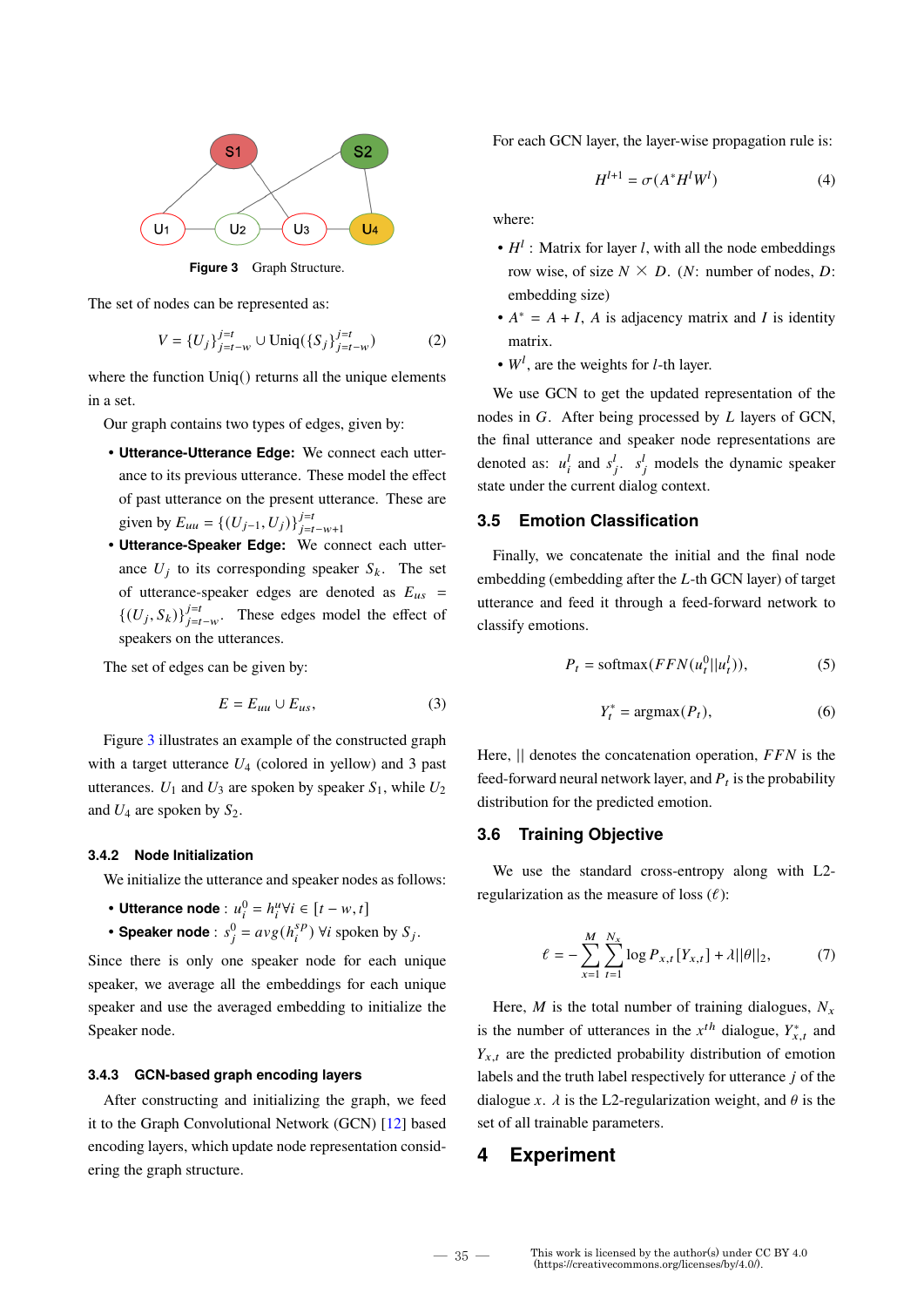|                                                 | Train | Dev   | <b>Test</b> |
|-------------------------------------------------|-------|-------|-------------|
| # Utterance 9.989 1.109 2.610                   |       |       |             |
| $\#$ Dialogue 1,039                             |       | - 114 | 280         |
| <b>Table 1</b> Statistics for the MELD dataset. |       |       |             |

### **4.1 Dataset**

We evaluate our model on the benchmark Multimodal EmotionLines Dataset (MELD) dataset [9]. MELD is a multi-modal dataset collected from the TV show Friends. There are 7 emotion labels including neutral, happiness, surprise, sadness, anger, disgust, and fear. Since this is an imbalanced dataset, weighted F1 is used as the evaluation metric. The statistics of MELD are shown in Table 1.

#### **4.2 Experimental Settings**

The feature extractor used is RoBERTa-large[11] The model is trained for 10 epochs, batch-size is set to be 8, and the learning rate is set at 1e-6. The model with the highest weighted F1 on the validation set is selected for evaluation. The past context is set to be 3 utterances and the number of GCN layers is set to be 2. The size of hidden features is 1024. Also, we report the average score of 3 random runs on the test set.

### **5 Results and Analysis**

**Compared Methods** We compare our proposed model with several baselines and previous works. The overall results are reported in Table 2.

First, we compare our model to the baseline RoBERTa models. In *RoBERTa (no context)*, the utterance alone is used as input to the pretrained RoBERTa model. In *RoBERTa (w/ modified input)*, we uses inputs as given by Equation 1. Our proposed method performs significantly better than both RoBERTa baselines. This shows the advantage of the graph encoding mechanism.

Next, we compare our model with other GNN-based models: *DAG-ERC*, *DialogGCN* and *RGAT*. For fair comparison, we use the models which use RoBERTa as the feature extractor. The authors of DAG-ERC re-implement Dialog-GCN and RGAT using RoBERTa as feature extractor, we use the scores reported by the DAG-ERC paper. Our model outperforms all these models, proving the advantage of using explicit speaker nodes to model conversations.

Finally, we compare our results with the state-of-the-art

| Model                         | Weighted F1 |
|-------------------------------|-------------|
| RoBERTa (no context)          | 0.635       |
| RoBERTa (w/ modified input)   | 0.641       |
| DAG-ERC                       | 0.636       |
| RGAT (+RoBERTa)               | 0.628       |
| DialogueGCN (+RoBERTa)        | 0.630       |
| <b>EmoBERTa</b>               | 0.656       |
| EmoBERTa (w/o future context) | 0.646       |
| Proposed                      | 0.652       |

**Table 2** Comparison with other models.

| Method                                  | Weighted F1 |
|-----------------------------------------|-------------|
| Proposed                                | 0.652       |
| Proposed (w/o speaker nodes)            | 0.646       |
| Proposed (speaker node w/ random .init) | 0.644       |

**Table 3** Impact of speaker modeling.

model, *EmoBERTa*. Our model achieves comparable performance with EmoBERTa. However, EmoBERTa uses both past and future utterances as context, whereas we only use the past utterances as context.Under the condition that the past utterances are allowed, the proposed model outperforms *EmoBERTa (w/o future context)*.

**Impact of speaker modeling** To investigate the impact of the speaker modeling on the performance, we evaluate our model by removing speaker nodes and by randomly initializing speaker nodes. The results are shown in Table 3. Removing speaker nodes reduces the performance significantly, which confirms our hypothesis that, modelling speaker states is important. Whereas randomly initializing speaker nodes results in a performance which is comparable to using utterance nodes only.

# **6 Conclusion**

We proposed a novel idea of modeling speaker states explicitly using a graph for emotion recognition in conversation (ERC). Experiments showed that our model achieves comparable results with the state-of-the-art model and outperforms other graph-based models. In addition, empirical results illustrated the effectiveness of explicit speaker modeling.